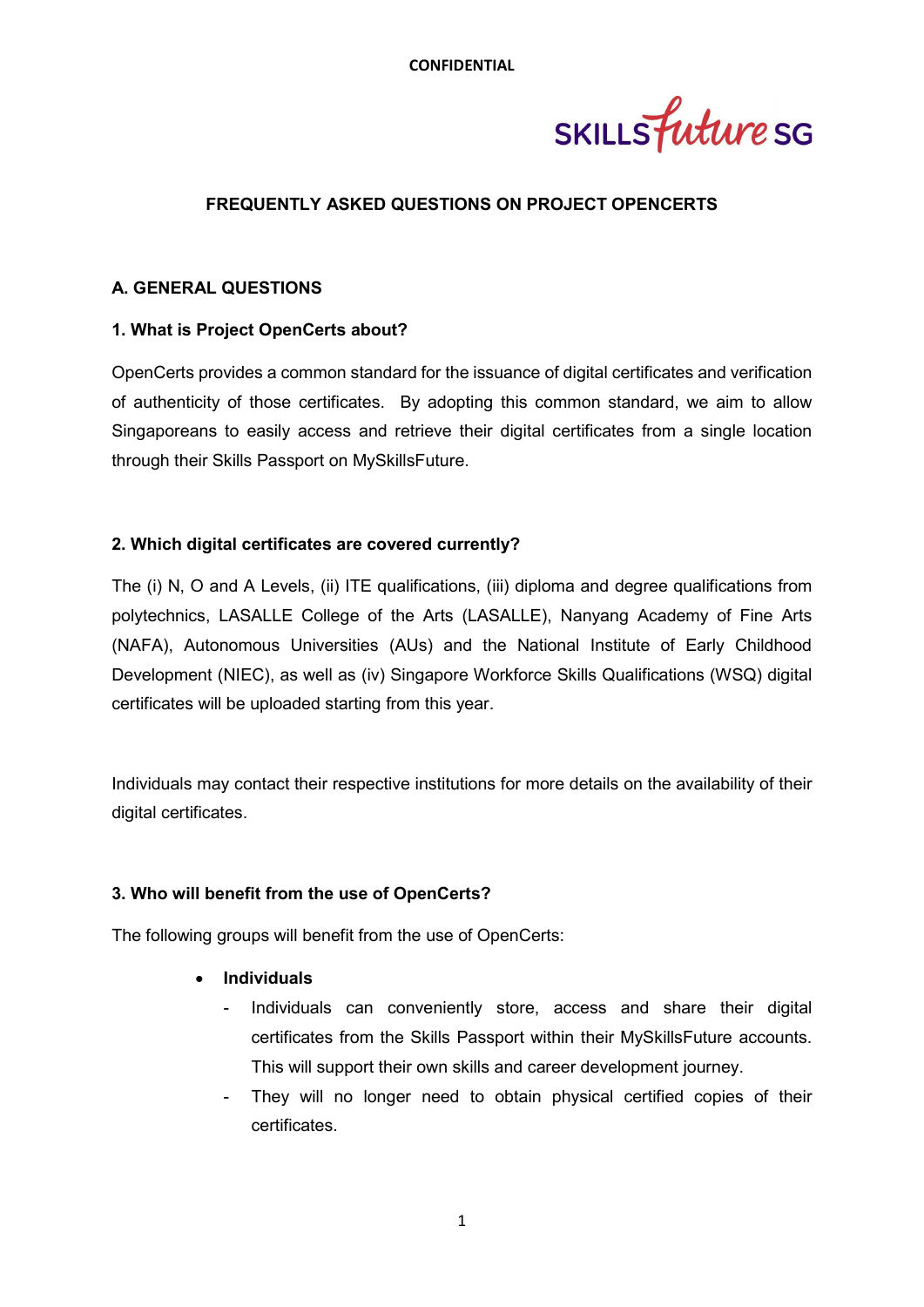

## Employers

Employers can easily verify the authenticity of the certificates on OpenCerts.

#### **Institutions**

Schools and certificate-issuing institutions can issue digital certificates and transcripts in the OpenCerts format, without having to invest in similar platforms of their own. Administrative load is expected to decrease as the demand for physical certified copies of certificates is expected to drop.

#### 4. How does it work?

Each digital certificate is assigned a cryptographic proof, which is the digital fingerprint of the certificate, which allows for secure verification of the digital certificate. This digital fingerprint is stored on blockchain, a decentralised online ledger. Because the online ledger is decentralised, with multiple copies stored in different servers, records made on it cannot be altered or destroyed by a single person.

The certificate can be easily verified by employers directly through OpenCerts (opencerts.io), which will check the certificate data against its code on the blockchain for validity and signs of tampering.

## 5. Who maintains the registry of the recognised issuers?

SkillsFuture Singapore (SSG) maintains the registry of recognised issuers of academic and skills certificates.

## 6. Who is the developer of OpenCerts?

Government Technology Agency (GovTech) is the developer of OpenCerts and oversees the development of the features and enhanced based on the roadmap.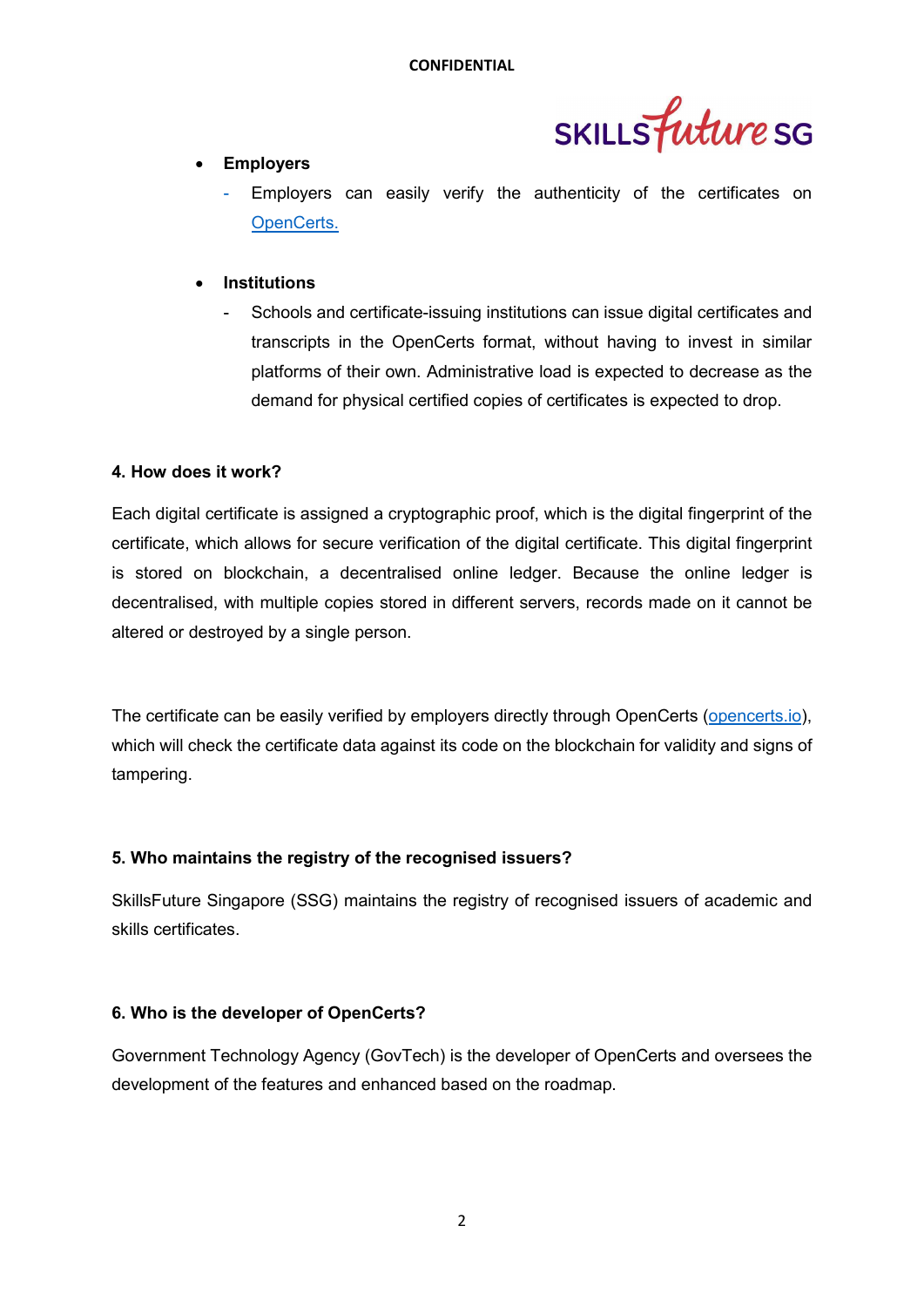

#### B. FOR TRAINING PROVIDERS

#### 1. Who is registered as a recognised issuer of OpenCerts in the initial phase?

For a start, the registry includes all Polytechnics, Institute of Technical Education (ITE), Autonomous Universities, LaSalle College of the Arts, Nanyang Academy of Fine Arts, SkillsFuture Singapore and Singapore Examinations & Assessment Board and the National Institute of Early Childhood Development.

# 2. My institution is interested to be added to the registry of recognised issuers, how do I submit my interest to be considered?

Project OpenCerts will adopt a phased and progressive rollout. If you wish to register your interest, please refer to https://docs.opencerts.jo/identity registry. We will inform if the institution is eligible to be added.

#### 3. What are the technology requirements for my institution to come onboard?

You may refer to the technical specification document on https://docs.opencerts.io which defines the software and hardware requirements under 'Resources  $\rightarrow$  OpenCerts Technical Training Slides'.

## C. FOR INDIVIDUALS

## 1. Where do I view and retrieve my OpenCerts certificate?

Individuals will be able to access such digital certificates through their Skills Passport https://www.myskillsfuture.sg/content/portal/en/individual/skills-passport.html on your personalised MySkillsFuture accounts.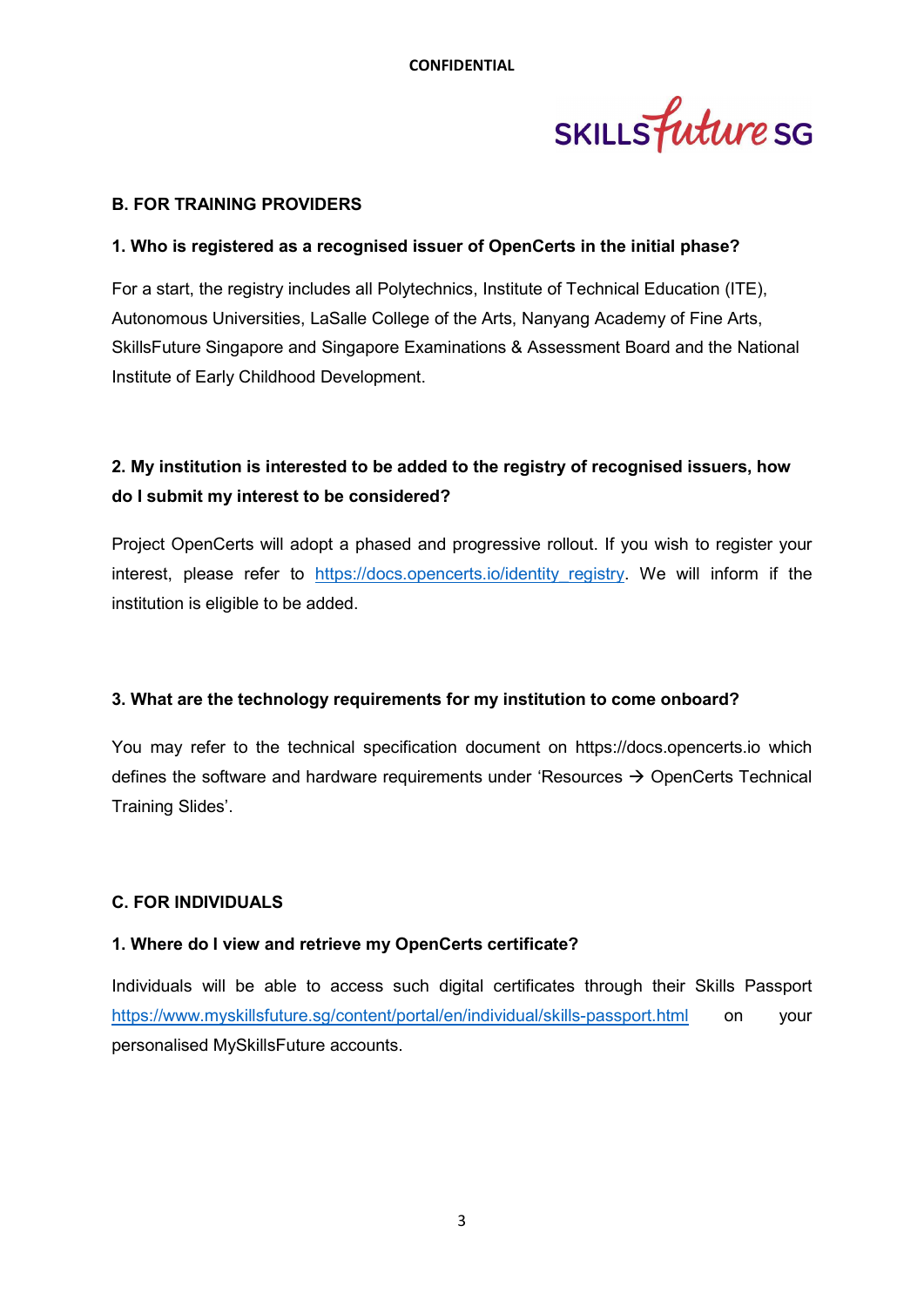

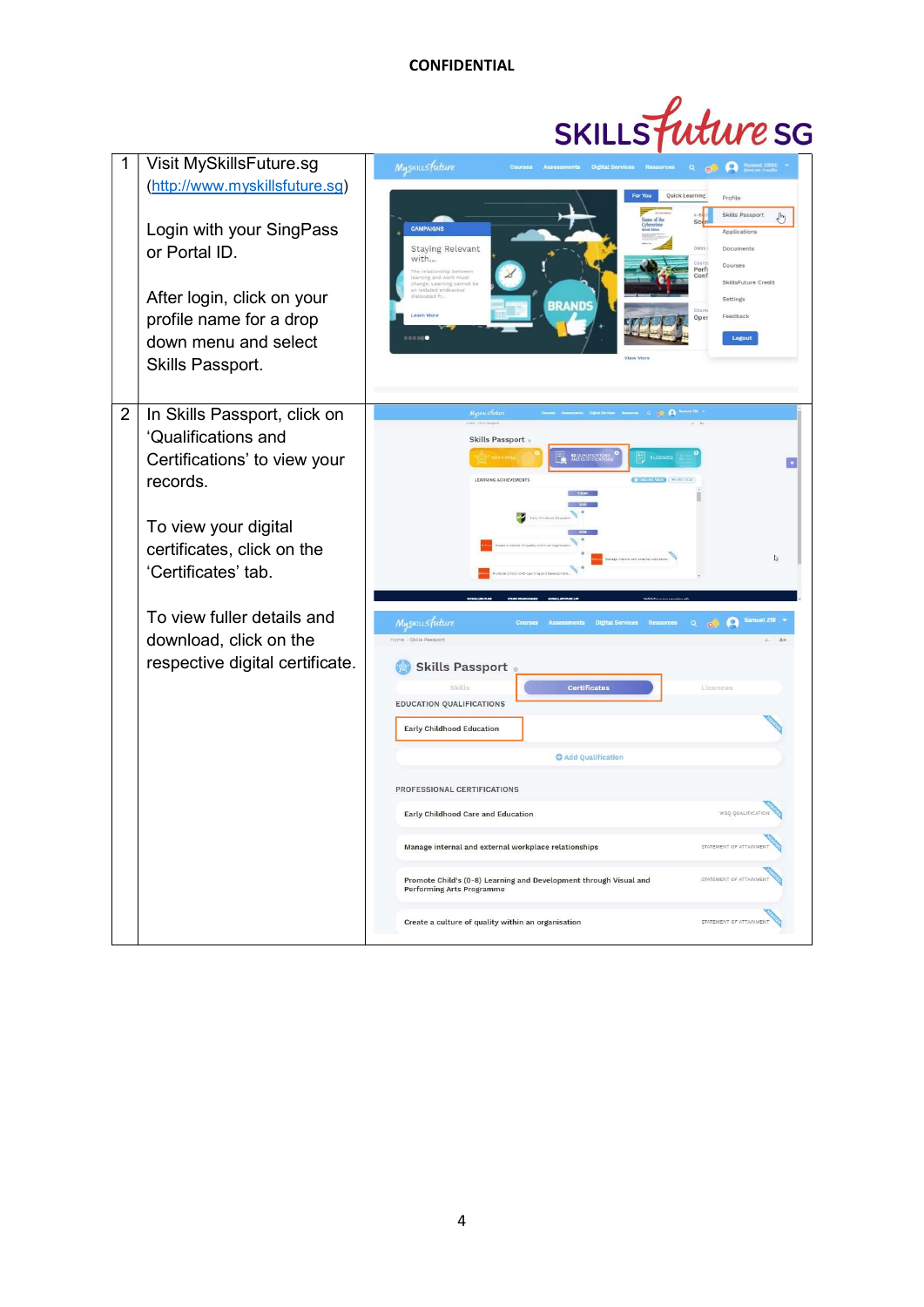

## 2. How do I share my OpenCerts certificates?

You may download the certificates on Skills Passport and attach the OpenCerts file (.opencert) as an attachment in an email. Alternatively, you may choose to use the 'share' button on Skills Passport via the MySkillsFuture mobile application to send the certificates.

# 3. I received a Opencerts file (.opencert) file from an institution, but it is not stored in Skills Passport. Can I upload it on my Skills Passport?

Yes, you can upload your OpenCerts file in the Skills Passport. Under Skills Passport, click on 'Add Qualification' to upload your OpenCerts file.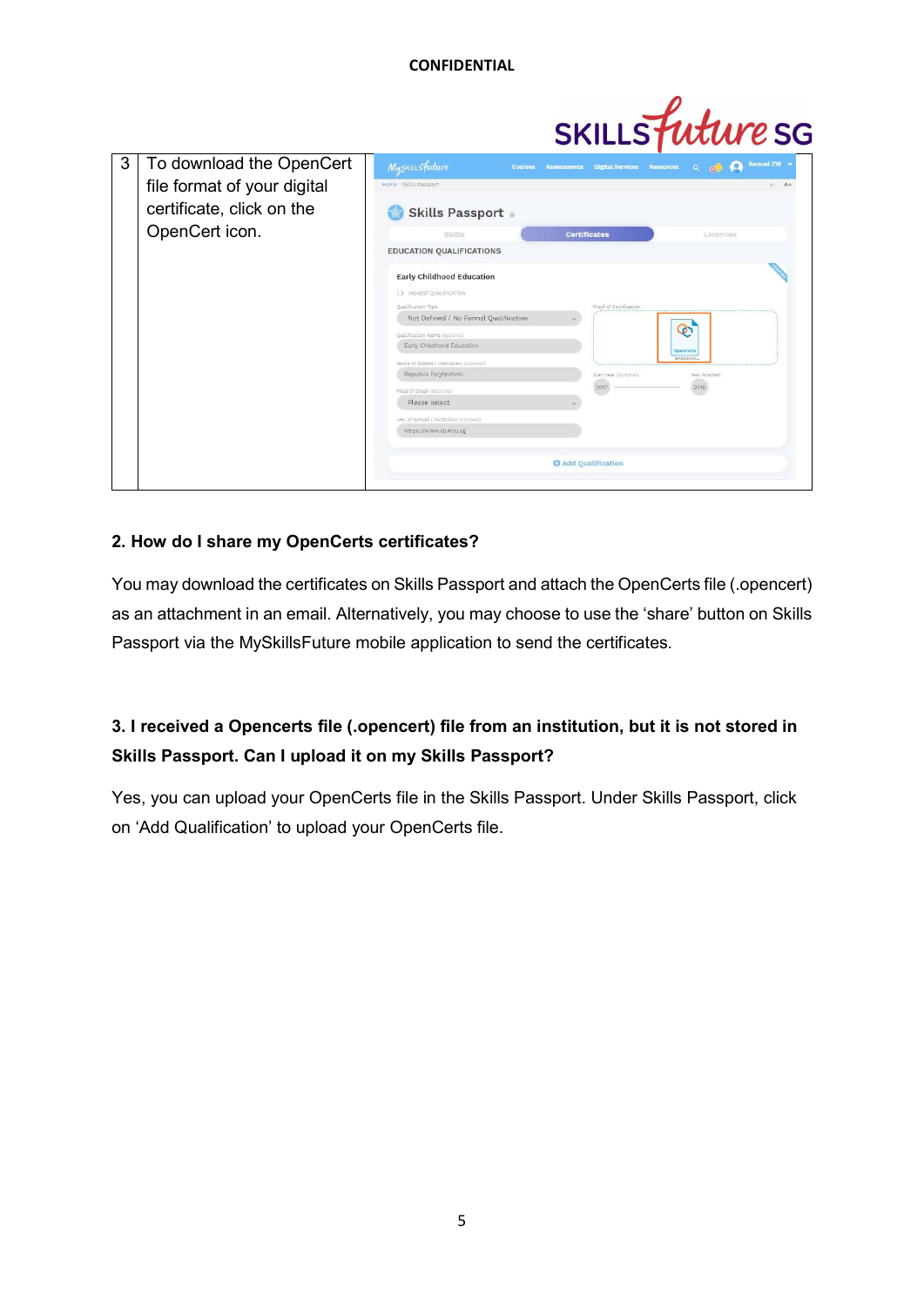

| 1              | To upload                                                    | Samuel Z18<br>Myskillsfuture<br>$\circ$<br><b>Courses Assessments</b><br><b>Digital Services</b><br><b>Resources</b><br>Q.<br>$\ddot{\bullet}$ |          |
|----------------|--------------------------------------------------------------|------------------------------------------------------------------------------------------------------------------------------------------------|----------|
|                | OpenCerts<br>certificate,<br>click on 'Add<br>Qualification' | Home Skills Passport                                                                                                                           | $A +$    |
|                |                                                              | <b>Skills Passport</b> o                                                                                                                       |          |
|                |                                                              | <b>Certificates</b><br>Skills<br>Licences                                                                                                      |          |
|                |                                                              | EDUCATION QUALIFICATIONS                                                                                                                       |          |
|                | under the                                                    |                                                                                                                                                |          |
|                | 'Certificates'                                               | <b>Early Childhood Education</b>                                                                                                               |          |
|                | tab.                                                         |                                                                                                                                                |          |
|                |                                                              | <b>O</b> Add Qualification                                                                                                                     |          |
|                |                                                              | PROFESSIONAL CERTIFICATIONS                                                                                                                    |          |
|                |                                                              |                                                                                                                                                |          |
|                |                                                              | WSQ QUALIFICATION<br>Early Childhood Care and Education                                                                                        |          |
|                |                                                              |                                                                                                                                                |          |
|                |                                                              | Manage internal and external workplace relationships<br>STATEMENT OF ATTAINMEN                                                                 |          |
|                |                                                              |                                                                                                                                                |          |
|                |                                                              | Promote Child's (0-8) Learning and Development through Visual and<br>STATEMENT OF ATTAINMEN                                                    |          |
|                |                                                              | <b>Performing Arts Programme</b>                                                                                                               |          |
|                |                                                              | STATEMENT OF ATTAINMENT                                                                                                                        |          |
|                |                                                              | Create a culture of quality within an organisation                                                                                             |          |
| $\overline{2}$ | Fill in the                                                  | <b>Samuel 218</b>                                                                                                                              |          |
|                | relevant details                                             | Myskillsfuture<br><b>CO</b><br><b>Courses Assessments</b><br><b>Digital Services</b><br><b>Resources</b><br>Q.<br>$\odot$                      |          |
|                |                                                              | Home Skills Passport                                                                                                                           | A+<br>A- |
|                | and upload the                                               | <b>NEW EDUCATION QUALIFICATION</b>                                                                                                             |          |
|                | OpenCerts file.                                              | HIGHEST QUALIFICATION                                                                                                                          | ×        |
|                |                                                              | Qualification Type                                                                                                                             |          |
|                |                                                              | Please select<br><b>&amp; OpenCerts</b>                                                                                                        |          |
|                |                                                              | Drop file here or click to upload.<br>Qualification Name (optional)                                                                            |          |
|                |                                                              | Supported file types: .doc, .docx, .pdf, .opencert<br>Qualification Name<br>Only 1 file allowed and it cannot exceed 2 MB.                     |          |
|                |                                                              | Name of School / Institution<br>Start Year (options)<br>Year Attained                                                                          |          |
|                |                                                              | Name of School / Institution                                                                                                                   |          |
|                |                                                              | Field of Study                                                                                                                                 |          |
|                |                                                              | Please select                                                                                                                                  |          |
|                |                                                              | URL of School / Institution (optional)                                                                                                         |          |
|                |                                                              | school.com                                                                                                                                     |          |
|                |                                                              |                                                                                                                                                |          |
|                |                                                              | <b>O</b> Add Qualification                                                                                                                     |          |
|                |                                                              |                                                                                                                                                |          |

## 4. Is there any fee involved for me to use OpenCerts?

No.

## 5. Can I rename my OpenCerts file?

Yes, you may rename the OpenCerts file but you must retain the file extension (.opencert) for it to be readable.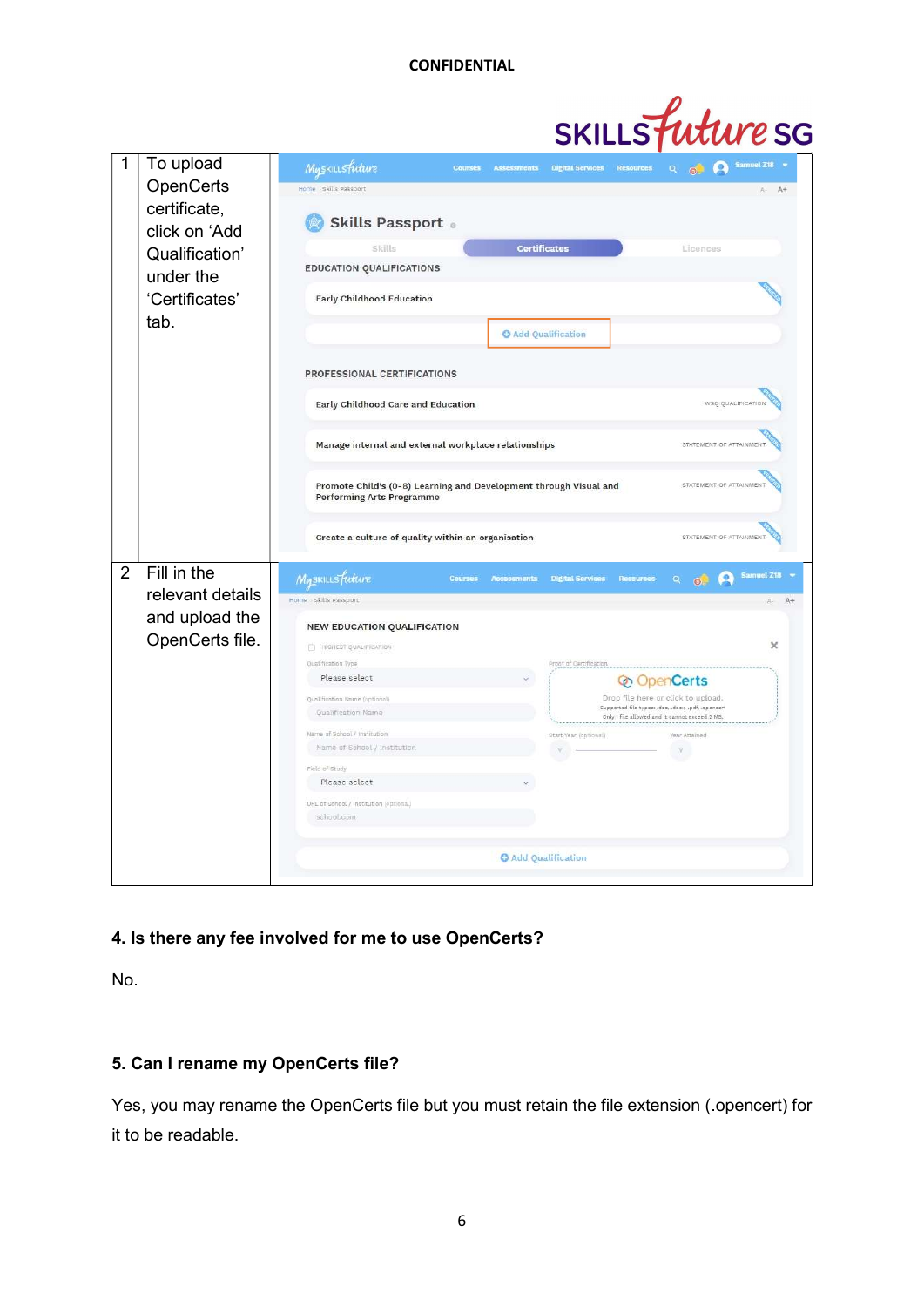

## 6. I am a graduate from one of the recognised issuer of OpenCerts. However, I did not receive my OpenCerts digital certificates from my institution, who should I contact?

The (i) N, O and A Levels, (ii) ITE qualifications, (iii) diploma and degree qualifications from polytechnics, LASALLE College of the Arts (LASALLE), Nanyang Academy of Fine Arts (NAFA), Autonomous Universities (AUs) and the National Institute of Early Childhood Development (NIEC), as well as (iv) Singapore Workforce Skills Qualifications (WSQ) digital certificates will be uploaded starting from this year.

Individuals may contact their respective institutions for more details on the availability of their digital certificates.

## 7. When will all the digital certificates be available on MySkillsFuture?

SSG will further explore with the institutions on how OpenCerts can be extended to past graduates.

# 8. Will I continue to receive my physical certificates from my education and training institution, in addition to the OpenCerts digital certificate?

Please contact your respective education and training institution directly for clarification.

## 9. Do foreign alumni of Singapore education institutions have access to MySkillsFuture to retrieve their digital certificates?

All Singaporeans and PRs can access the Skills Passport in their MySkillsFuture accounts using their Singpass.

By year end, foreign alumni of Singapore education institutions can create a MySkillsFuture account using their FIN or student ID and personal particulars to retrieve digital certificates.